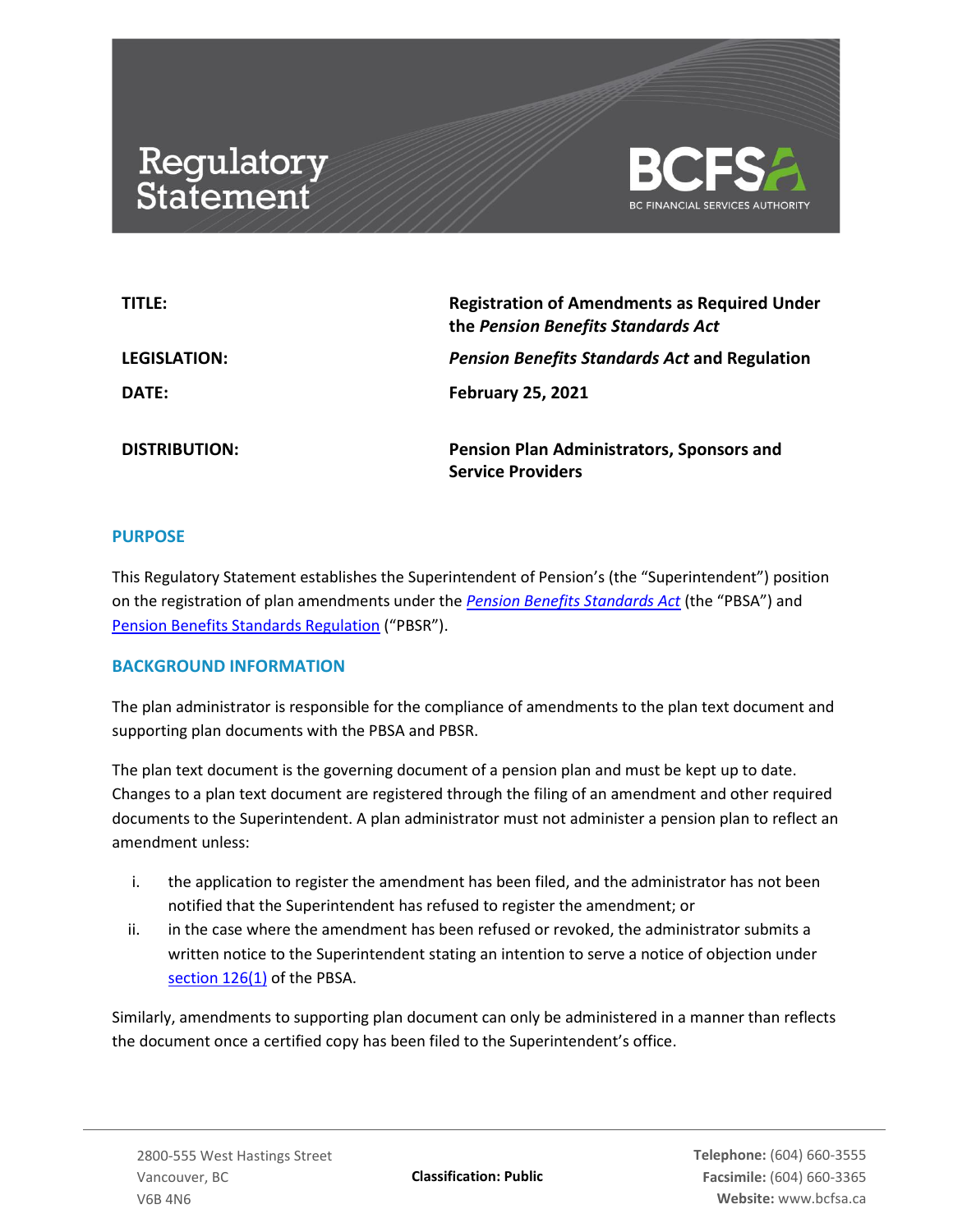The Superintendent may refuse or revoke the registration of an amendment if the amendment does not comply with the pension legislation (review [section 22](https://www.bclaws.gov.bc.ca/civix/document/id/complete/statreg/71_2015#section22) of the Regulation for more information).

If you require assistance with the registration of amendments, please email BCFSA at [pensions@bcfsa.ca.](mailto:pensions@bcfsa.ca)

## **REGULATORY REQUIREMENTS**

## **PART 1:**

## **AMENDMENT TO A PLAN TEXT DOCUMENT (ACT DIVISION 2 AND REGULATION PART 3)**

Plan amendments must be filed with the Superintendent when the administrator makes changes to the provisions of the plan text document. The administrator is required to file an amendment within **60 days** after the date an amendment is made.

If the Superintendent requests additional information to register an amendment, the administrator must provide the information within **60 days** of the request or as specified by the Superintendent.

Applications for the registration of plan amendments should be sent to BCFSA at [pensions@bcfsa.ca.](mailto:pensions@bcfsa.ca.)

To register an amendment to a plan text document, the administrator must submit:

- A certified copy of the amendment;
- A completed<sup>1</sup> prescribed application form: Application for Registration of an Amendment to a [Pension Plan](https://www.bcfsa.ca/pdf/Pensions/SOP-APP-AMEND_PTD-2015-002.pdf?v=2) (along with the attached Form 6, Administrator Statement of Compliance);
- An actuarial valuation report or actuarial certificate as pe[r section 45\(5\)](https://www.bclaws.gov.bc.ca/civix/document/id/complete/statreg/71_2015#section45) of the PBSR if the amendment materially impacts cost with respect to a benefit formula provision or creates an unfunded liability or a solvency deficiency<sup>2</sup>; and
- Any other records required by the Superintendent. For example, a sample of communication sent to members if an amendment relates to changes in contributions or benefits (sent 30 days before the effective date as per [section 40](https://www.bclaws.gov.bc.ca/civix/document/id/complete/statreg/71_2015#section40) of the Regulation).

If a section of the amendment does not comply with the PBSA or the Regulation, the Superintendent may sever part of the amendment as per [section 19](https://www.bclaws.gov.bc.ca/civix/document/id/complete/statreg/00_12030#section19) of the PBSA.

Upon receipt of all the required documents, the Superintendent will issue a Notice of Registration of Amendment to acknowledge the registration of the plan amendment. The issuance of a Notice of Registration does not imply an opinion by the Superintendent as to whether the amendment complies with the PBSA and/or PBSR.

 $<sup>1</sup>$  A completed form means all the questions on the form are answered. If a question does not apply, please</sup> indicate that with N/A and do not leave it blank.

 $2$  Solvency deficiency is applicable to plans with defined benefits provision.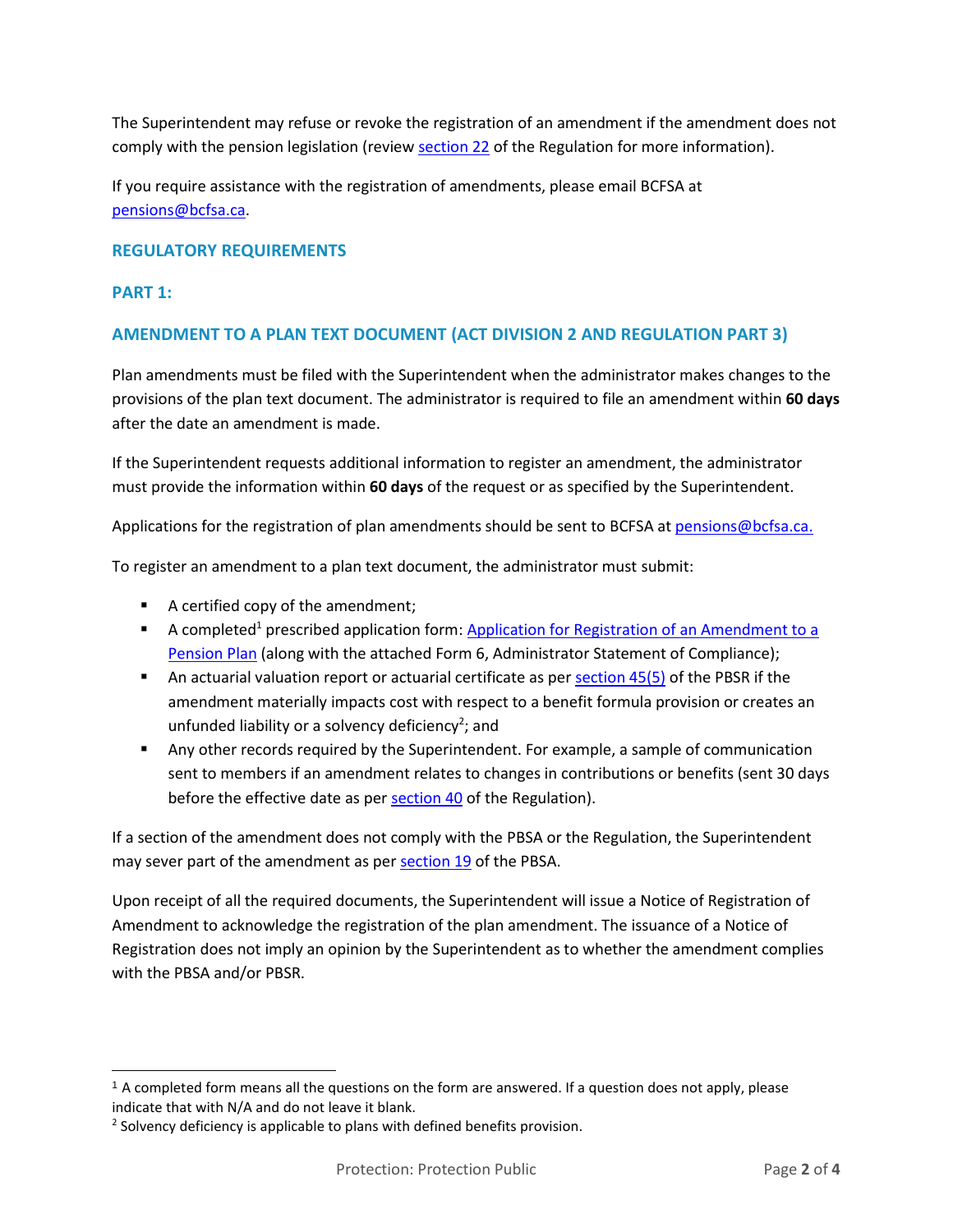## **RESTRICTIONS ON AMENDMENTS (ACT SECTION 20, REGULATION 22)**

An amendment to the plan text document of a pension plan must not:

- **EXECUTE:** Reduce a person's past benefits earned under a defined benefit provision as per [section 20](https://www.bclaws.gov.bc.ca/civix/document/id/complete/statreg/00_12030#section20) of the PBSA and [22 of the PBSR;](https://www.bclaws.gov.bc.ca/civix/document/id/complete/statreg/71_2015#section22) or
- Reduce the solvency position of a defined benefit (DB) component below 0.85.

**Note**: A negotiated cost plan or a jointly sponsored plan and the plan text document of the plan does not contain a target benefit provision. However, with the written consent of the Superintendent, an amendment to the plan text document to reduce benefits is permitted if the circumstances of the plan requires reduced benefits.

A plan may also amend a plan text document to reduce benefits if the amendment is for the purpose of compliance with the *Income Tax Act*.

Review [section 20\(2\)](https://www.bclaws.gov.bc.ca/civix/document/id/complete/statreg/00_12030#section20) of the PBSA for more information on exceptions to benefits reduction for multiemployer negotiated cost plan and Target Benefits plans.

#### **PART 2:**

## **AMENDMENT OF SUPPORTING PLAN DOCUMENT (DIVISION 3, AND REGULATION SECTION 23)**

If a supporting plan document—as described below—is amended, the plan administrator must file an amendment within **60 days** after the amendment is made. Please note that this applies to supporting plan documents that are required to be filed with the Superintendent such as collective agreement, annuity contracts, trust agreement and so on. Supporting plan document means a record referred to in [section 13 \(a\) \(ii\), \(iii\), \(iv\) or \(vi\)](https://www.bclaws.gov.bc.ca/civix/document/id/complete/statreg/00_12030#section13) of the Act.

The administrator must not administer a pension plan in a manner that reflects an amendment to a supporting document unless a certified copy of the amendment has been filed with the Superintendent.

Applications to amend supporting plan documents should be sent to BCFSA a[t pensions@bcfsa.ca.](mailto:pensions@bcfsa.ca)

To file an amendment to a supporting plan document, the administrator must submit:

- A certified copy of a record setting out the amendment;
- **EXECT** A completed prescribed application form: Application for the Amendment of a Supporting Plan [Document](https://www.bcfsa.ca/pdf/Pensions/SOP-APP-AMEND_SPD-2015-003.pdf) (along with the attached Form 7 Administrator Statement of Compliance); and
- Any other records required by the Superintendent.